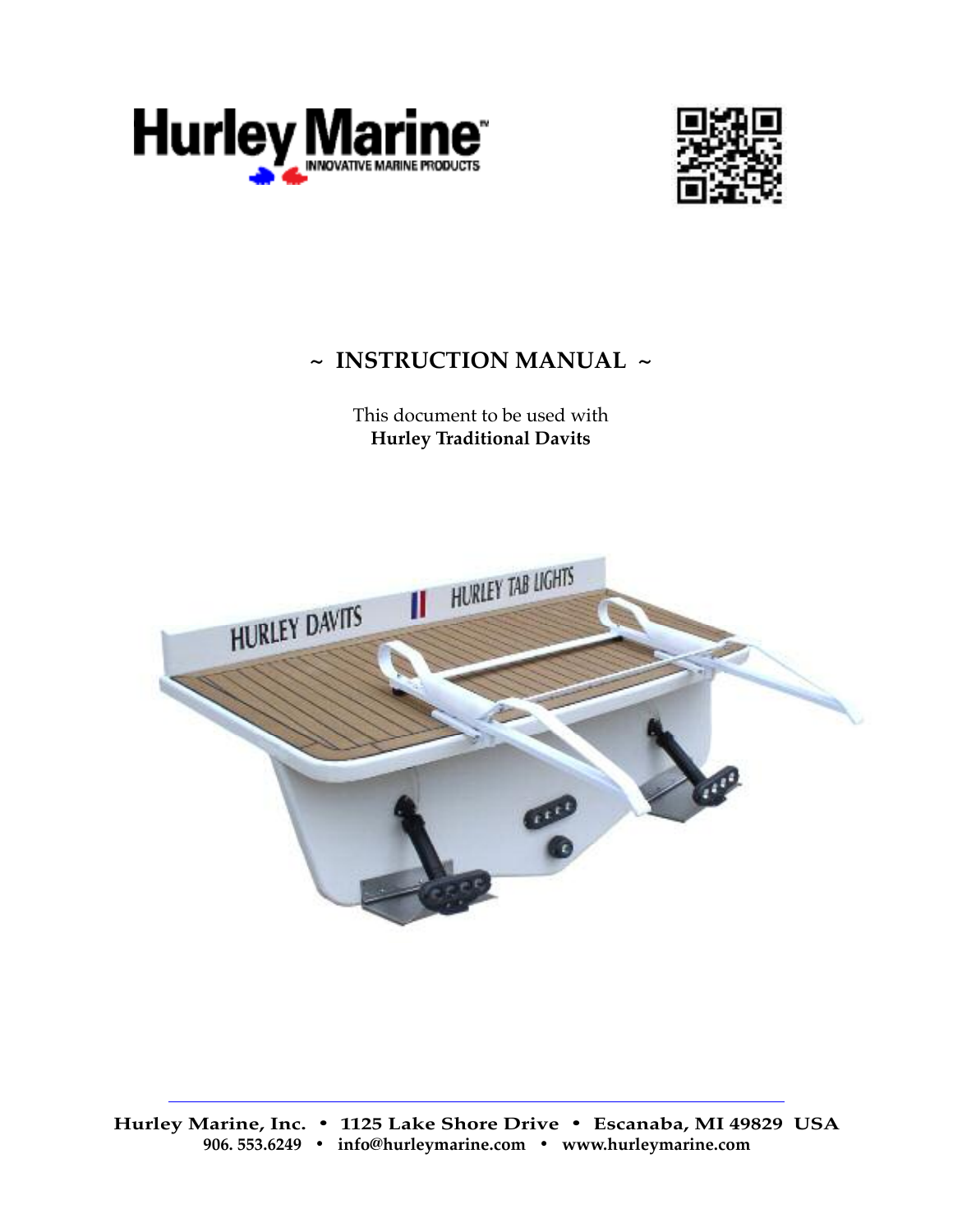## **WarnIngs**

- **WarnIng -** Failure to install, maintain, protect, and operate the system properly can cause malfunction resulting in possible serious or fatal injuries and/or property damage.
- **WARNING** Davit system is not intended to used with any person(s) and/or possessions in the dinghy.
- **WarnIng -** Do not attempt to operate system while boat is under power.
- **WARNING** System should not be placed in an area where the prop, outdrive or any other mechanical part may come in contact.
- **WARNING** Remove drain plug from tender when on davit.
- **WARNING** Do not drill holes in your davit or alter in any way.
- **WARNING** Only use stainless steel hardware when mounting and use a backing plate when applicable.
- WARNING Dinghy must be secured/tied down before transporting.
- **WARNING** Contact the manufacturer of your swim platform to ensure that it is able to handle the added weight.
- **WarnIng -** Regular inspection, adjustment, and maintaining your davit and other associated components is necessary to ensure proper operation.
- WARNING Always clean the davit system with fresh water when it is used in a corrosive environment to maintain longevity.
- **CAUTION:** It is suggested to off-set the davit, during installation, on the platform so that the stern of the dinghy is more supported due to weight of motor, etc.
- **CAUTION -** Weight limit: 350 pound safe working load limit using the 6, 8 or 10 inch mounts. *Do not exceed weight load limit.*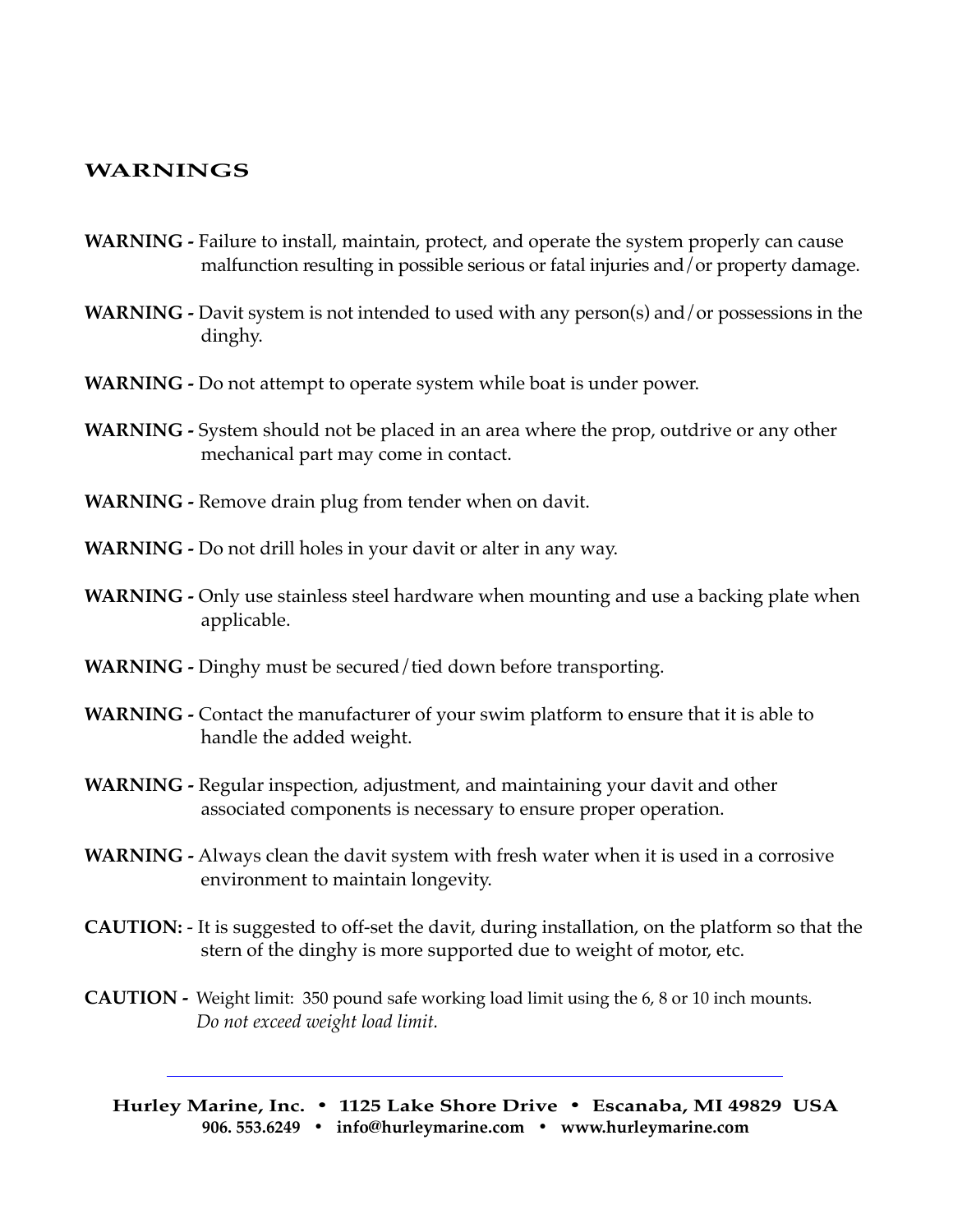Your *Hurley Dinghy Davit* system is made of high-grade aircraft aluminum with a durable e-coat, powder coat, stainless steel fasteners and hardware. The skid-plates are made of Polyethylene and will allow for easy scuff-free maneuvering.

The two cross members are to be assembled as shown in the diagram using the supplied nuts and bolts. Make sure mounts are properly aligned when tightening all bolts.

If you have ordered a polyethylene "RIB INSERT", scribe a line on the insert using a marker pen. Turn your rib up side down, lay your davit in the place you plan to mount the davit and evenly transfer the keel pattern to the insert with your marker. Be sure not to cut deeper than the resting pads. Cut the insert by using a hacksaw, coping saw, band saw, etc. for an exact fit for your hardbottom rib. Sanding of Rib Insert can be used to cleanup saw marks.

Carefully plan your installation before you perform the installation. *Measure twice, drill once!* You may want to off-set the davit on the platform so that the stern of the dinghy is more supported due to weight of motor, etc. Of course this depends on the beam of your boat, length of your dinghy and any obstructions.

Due to the many different applications, the items used to fasten the mount to the swim platform are not included as well as a tie down system. It is suggested to use: 3M 5200 sealant to seal drilled holes; counter sunk stainless steel bolts (at least  $1/4$ "); and fender washers or backing plates when applicable. Remember to tie down your dinghy for transporting, we recommend a ratchet or cam strap system. If you have any questions during your installation, feel free to call us.

If you are using Weaver mounts, ensure they are properly thru bolted with larger washers or backing plates and secured to the deck

with 3M 5200 adhesive sealant.

Every effort has been made to produce the most durable, long-lasting system possible. However, certain components are subject to wear and tear.

Inspection and tightening of nuts and bolts is encouraged frequently.

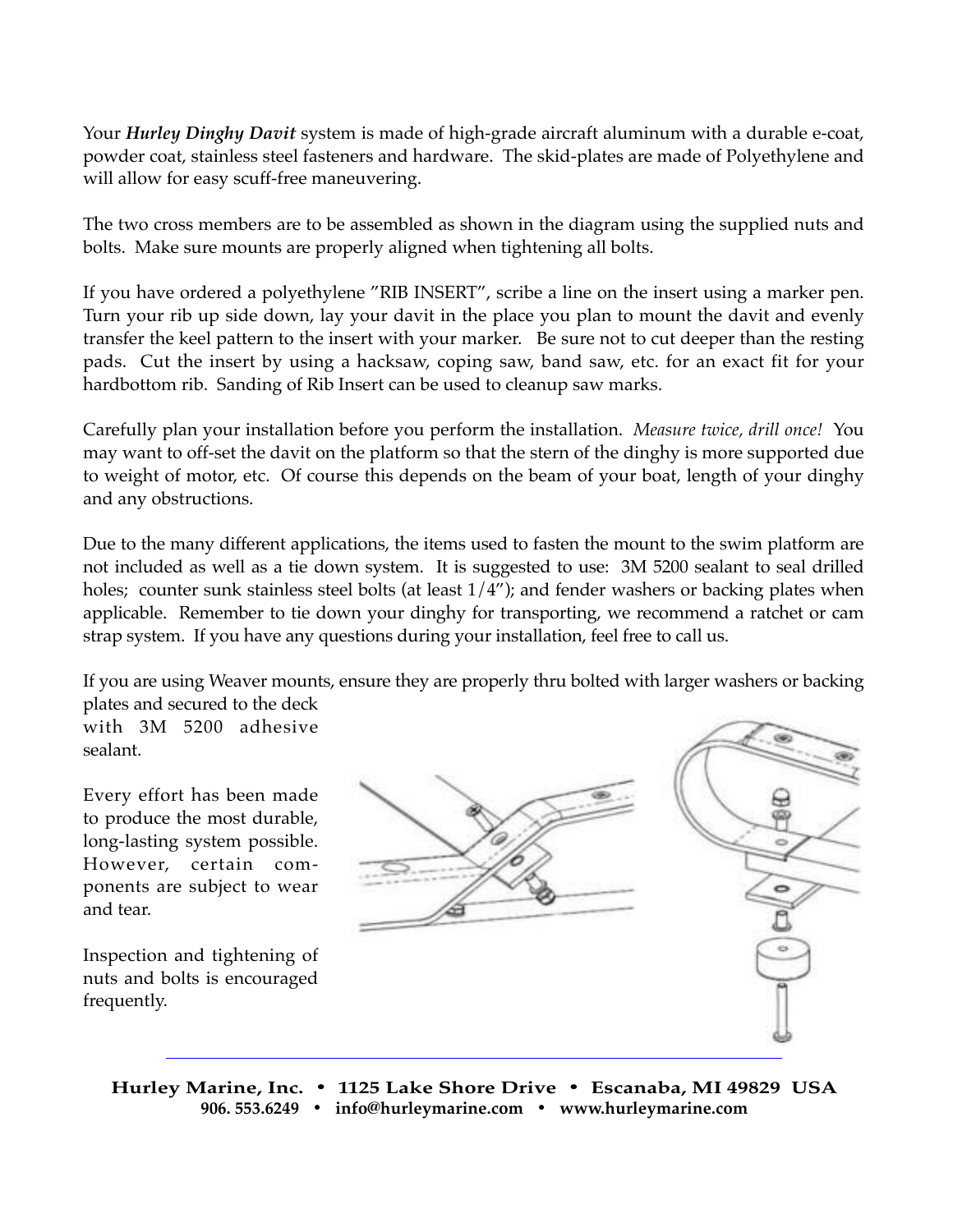## **InstallatIon**

for 36"/48" Mounted Davits

It is recommended having a knowledgeable marine service individual install your davit.

**step 1:** Determine where to locate the assembled davit and mounts on the swim platform. It is suggested to off-set the davit, during installation, on the platform so that the stern of the dinghy is more supported due to weight of motor, etc.

### Consider these factors:

a) Orientation of the dinghy. Should I have the bow toward the port or starboard side of the platform? b) Will your Hurley Davit™ interfere with a transom door or ladder?

c) How much space is needed between the vessel's transom and dinghy to accommodate the dinghy properly? *Minimum of 18" is needed on the platform for these mounts.*

d) Are mounting holes clear of swim platform support brackets and/or stringers?

e) Measure twice, drill once!

**step 2:** Pre-drill one hole through the swim platform for both of the larger mounting blocks (using the mounting blocks as a template). Fasten mounting blocks with stainless  $1/4$ " or  $5/16$ " bolts, fender washers, and lock nuts (not provided). *Stainless steel plates can be used for the top of mounts or for backing plates.*

**step 3:** Slide mounting arms into the mounting blocks and insert push pins.

**Step 4:** With the Hurley Davit™ in place, adjust mounts so they are parallel and square.

**step 5:** Adjust smaller mounting blocks to the edge of the swim platform.

**step 6:** Using the mounting blocks as a template, drill the remaining holes.

**step 7:** Remove all parts from the swim platform and generously seal the holes, bottoms of all mounting brackets and fasteners with 3M 5200 adhesive/sealant.

**step 8:** Bolt mounting blocks to platform and allow 3M 5200 adhesive/sealant to dry.

For Integrated Swim Platforms (non-accessible):

- Solid Core platforms can use screws.
- Hollow Core platforms should use toggler anchors (not provided).
- Always use 3M 5200 adhesive/sealant.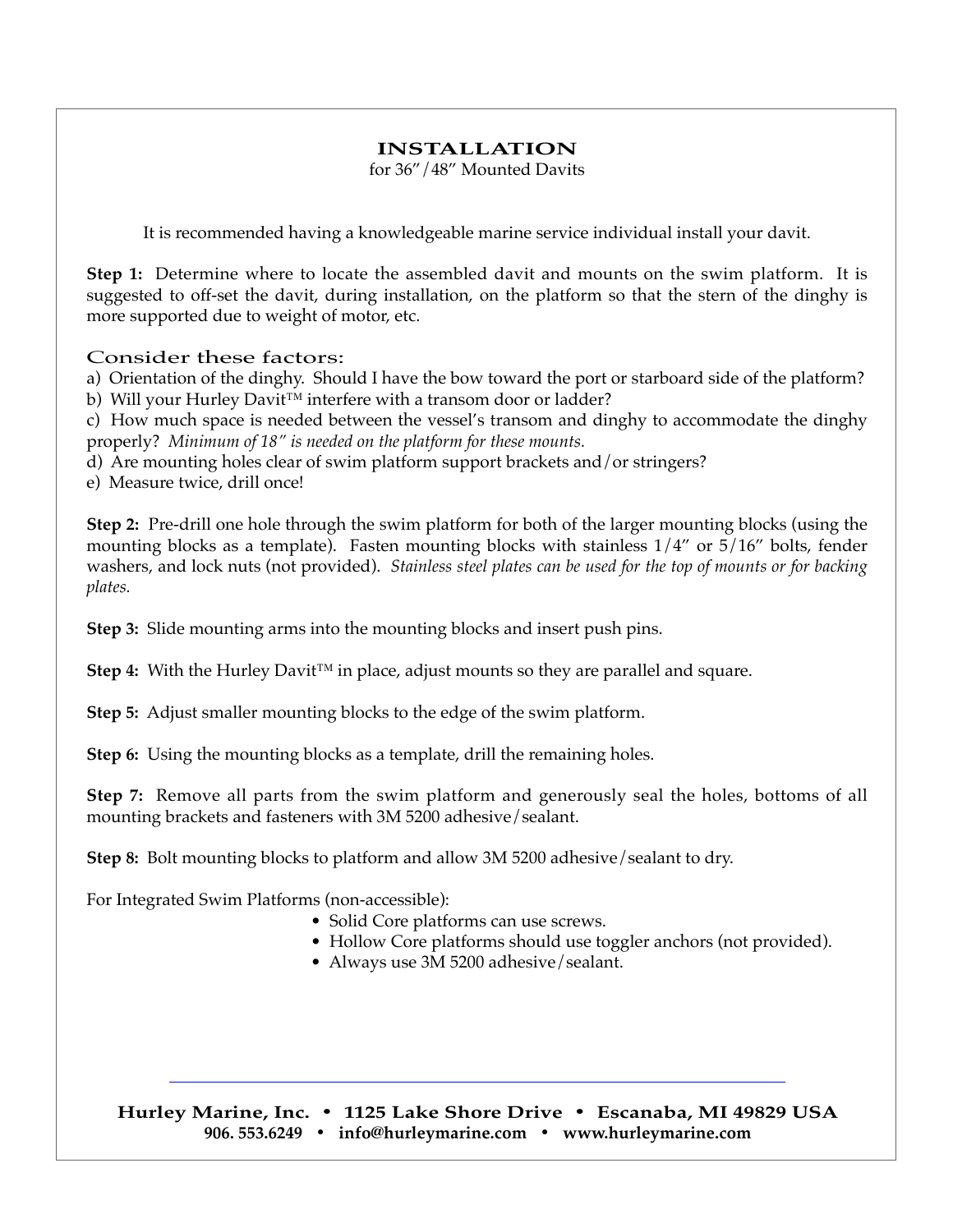